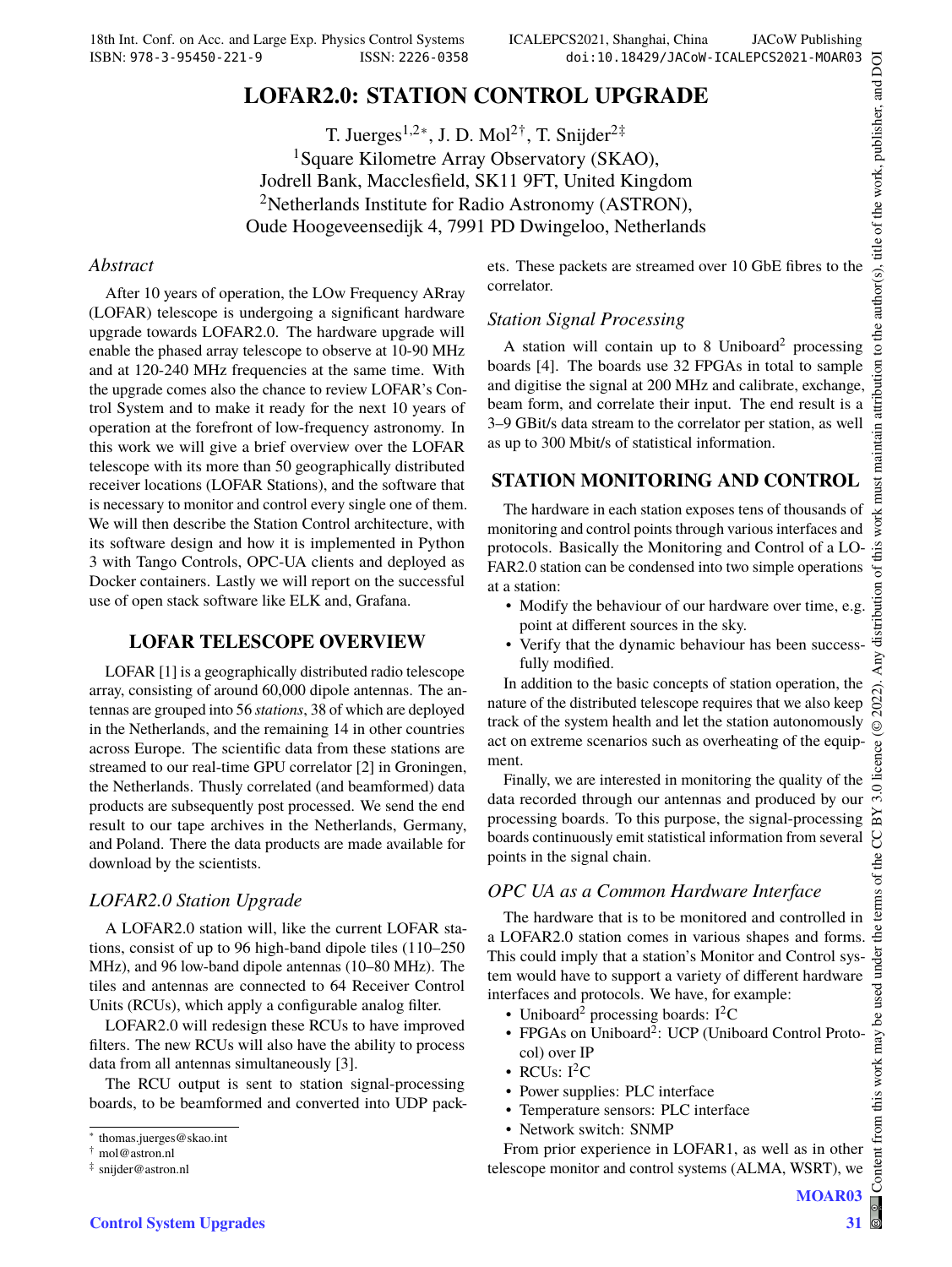DOI  $\overline{a}$ 

publisher,

work,

maintain attribution to the author(s), title of the

terms of the CC BY 3.0 licence ( $\odot$  2022). Any distribution of this work must

learned that a common hardware communications protocol minimises software complexity. Engineering and maintenance personnel also benefits from a common hardware interface on site as well as remote. The tooling can be unified and be kept simple to use, yet powerful enough to debug hardware at an acceptable low enough level.

Thus we expect a common hardware protocol to have the following properties:

- Open tooling available for remote hardware and interface debugging
- No need for specialised equipment to communicate with the hardware (JTAG dongles,  $I^2C$  cards, etc.)
- Protocol client implementation available in Python 3 to integrate seamlessly with the Station Control software
- Single server supports multiple clients
- Support for a direct mapping of Monitor and Control points from hardware to software.

The widely adopted OPC UA protocol [5] supports all of the properties above. In addition, OPC UA supports the following aspects in a client-server system:

- OPC UA protocol is based on TCP/IP: Connection reliability, simplicity of software integration
- Protocol insensitive to specific hardware timing: We chose to implement timing sensitive behaviour server side.
- Ability to browse self-describing attributes and methods: Enables introspection of the available Monitor and Control points (name, type, dimensionality)
- Server implementations in C/C++ and Python 3: Allows hardware engineers to implement the servers observing timing specific behaviour and other details of the hardware.

OPC UA is a feature-rich protocol, but does not require the user to make use of the full set of features. For LOFAR2.0 we chose to limit the use of OPC UA features to:

- Browsing of attributes and methods
- Reading and writing of attributes
- Calling of methods
- Use of OPC UA native data types only

## *OPC UA Hardware Translators*

We run a dozen of OPC UA servers on Raspberry Pis in the LOFAR2.0 station as interfaces to the station's hardware. These servers "translate" the hardware-specific communications protocols<sup>1</sup> into OPC UA attributes and methods. Thus the name Hardware Translator, or Translator for short, for the OPC UA server.

## **HIGHER-LEVEL MONITOR AND CONTROL WITH TANGO CONTROLS**

For the LOFAR2.0 Station Control software Tango Controls [6], an open source and distributed object-oriented Monitor and Control system, has been chosen as the core software framework. It enables the software engineers to focus on designing and implementing feature rich Monitor and Control application hierarchies, that consist of an arbitrary number of abstraction levels. The software engineer does not have to implement low level functionality, like for example automatic polling of an attribute's value from a source, attribute value on-change events, attribute value alarm subscriptions or a system wide logging system. It also provides a transparent and configuration-independent component discovery through its underlying CORBA [7] foundation. Tango Controls also provides a lot of tooling for rapid prototyping and supports native Python 3 bindings.

## *Devices and Device Servers*

A LOFAR2.0 station has no moving parts — the station is controlled through Station Control, the software stack hosted on a computer located in each station. It manages the thousands of control and monitoring points exposed by the Hardware Translators.

In order to map the Translators into the Tango Controls realm, we represent each Translator in Tango Controls as one or more Devices. These Devices are implemented in Python 3 with PyTango [8], the high-level Python 3 API for Tango Controls.

Devices are executed in Device Servers, which can run one or more Devices using multithreading. In order to avoid a shared process space and thus shared crashes and performance bottlenecks, we chose to run each Device in a dedicated Device Server.

## *The Station Control Devices*

We designed a hierarchy of Devices that together form the Station Control Devices landscape, as shown in Fig. 1. The lowest layer Devices communicate with the Hardware Translators, while the highest layer exposes business-logic functionality to our central Telescope Manager.

Especially our signal-processing boards expose a lot of functionality through numeric properties that can be set. In order to keep the responsibilities of each Device manageable, we divide the functionality exposed by some of the Hardware Translators into multiple Devices. OPC UA makes this a seamless experience because it does not enforce and one-toone mapping between clients and servers.

To further limit the number of attributes per Device, we group most hardware Monitor points into arrays. For example, in one Translator, an array of 16 booleans can flag communication issues with the 16 FPGAs that the Translator monitors and controls. About a hundred arrays remain, ranging from tens to tens of thousands of elements per array.

## *Tango Controls Attribute Wrapper*

The multitude of Tango Controls attributes forced us to look at representing them as efficiently as possible in our source code. For that we developed a generic "attribute wrapper" framework. It allows us to map almost any source of information to a set of Tango Controls attributes. The Attribute Wrapper takes care of the interaction and management of the data source, while the software engineer provides

this work may be used under the

from t

<sup>1</sup> See section "OPC UA as a common hardware interface".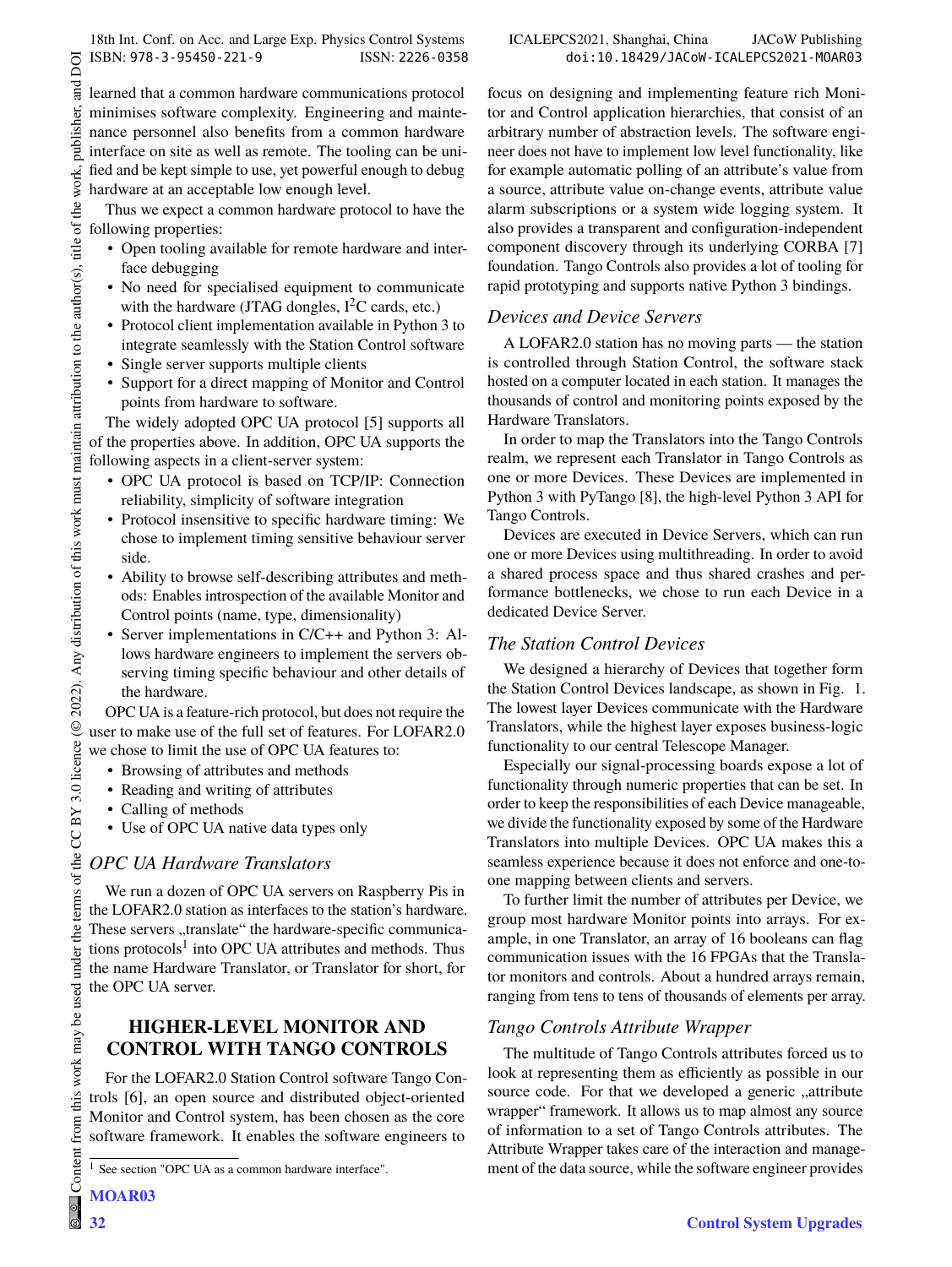

Figure 1: Station Control Devices landscape. The yellow boxes represent software components. Components belonging to Tango Controls, as well as our Tango Devices, are annotated with the Tango logo. The green boxes represent collections of Hardware Translators. Purple boxes represent LOFAR2.0 components external to the station.

just a minimum amount of information when constructing an attribute. The example source code in Fig. 2 shows just two lines of source code that fully constructs two complex Tango Controls attributes. One attribute just reads its value from an OPC UA server, the other one reads from and writes to an OPC UA server.

The Attribute Wrapper requires a protocol or interfacespecific implementation. This is as simple as implementing the following functions once per type of interface:

- Connect to the data source
- Disconnect from the data source
- Generic read function that reads a value from a location of the data source
- Generic write function that writes a value to a location of the data source

As seen, in the case of an OPC UA data source for attributes, the attribute construction with the Attribute Wrapper requires just a simple string annotation that tells the built-into the Attribute Wrapper OPC UA client where it can find the respective OPC UA attribute in the server. Once the OPC UA connection is established in the device's initialisation phase, the attributes are automatically linked to

```
RCU_t temperature<sub>_R</sub> = attribute_wrapper(
    comms_annotation = ["RECV, "RCU_temperature_R"],
    datatype = numpy.float64, dims = (32,))
HBA_element_beamformer_delays_RW = attribute_wrapper(
    comms_annotation = ["RECV", "HBA_element_beamformer_delays_RW"],
    datatype = numpy.int64, dims = (32, 96), access = AttrWriteType.READ_WRITE)
```
Figure 2: Example code showing the definition of two attributes in a Tango Controls Device. The comms\_annotation field encodes the OPC UA specific parameters the OPC UA connection class needs to access this attribute.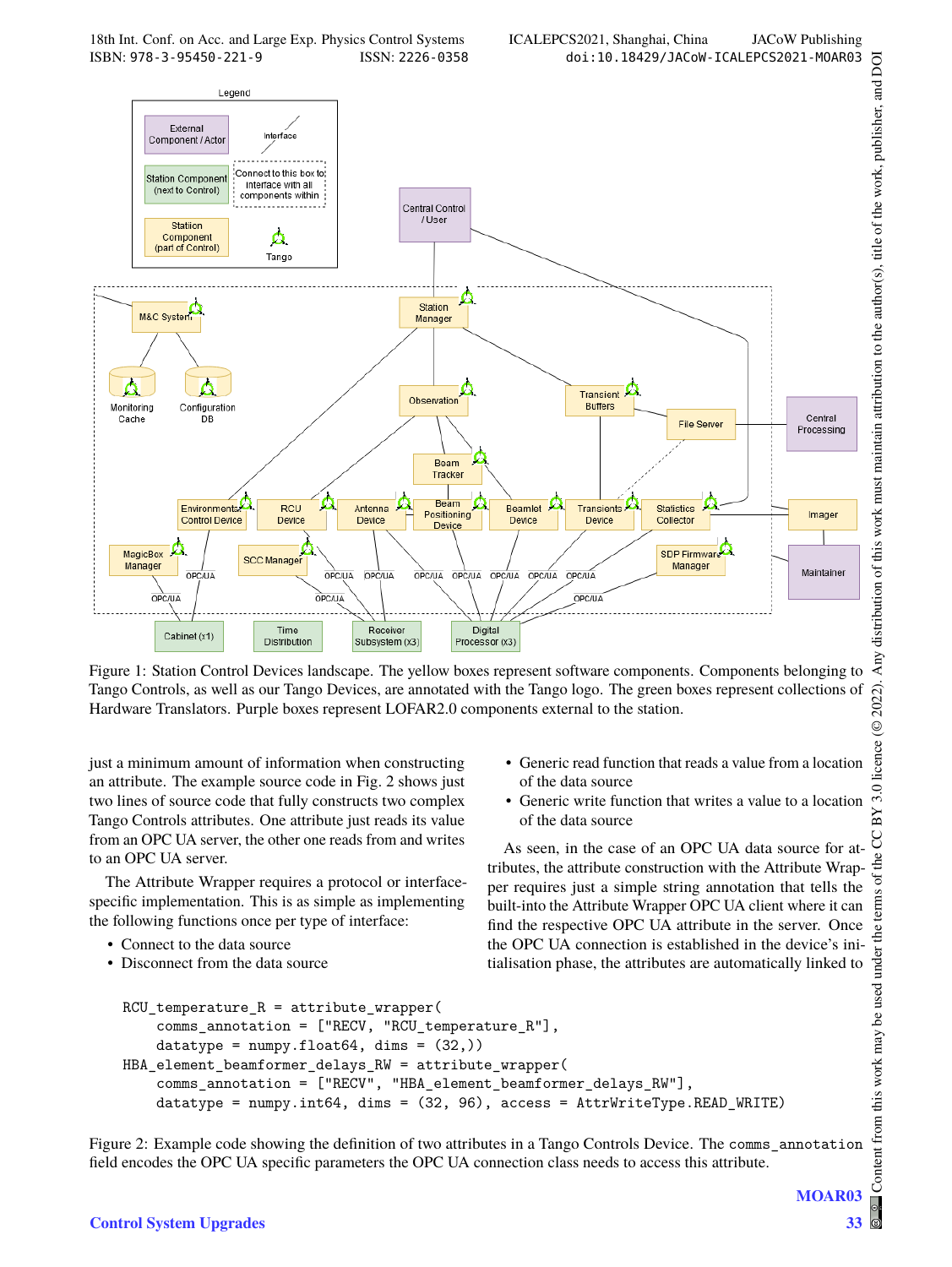Content from this work may be used under the terms of the CC BY 3.0 licence (© 2022). Any distribution of this work must maintain attribution to the author(s), title of the work, publisher, and DOI and 1 the actual OPC UA connection and the relevant OPC UA publisher, attribute (and unlinked on de-initialisation).

The result is a very efficient and simple to use framework which we extended to cover the management of, among others, SNMP devices, Docker containers and INI-format files.

## *Statistical Data Streams*

DOI

work,

to the author(s), title of the

attribution

maintain

distribution of this work must

Any o

2022).  $\odot$ 

3.0 licence

 $BY$ S of the

under the terms

be used

this work may

from

The FPGAs produce streams of statistical data about their main 3–9 Gbps data streams flowing out of the station: crosslet statistics (XSTs) revealing phase and amplitude differences between the inputs, frequency & amplitude plots of each individual antenna (SSTs), and power spectra of the output data stream (BSTs). These statistical data are divided over UDP packets, sent collectively by all FPGAs.

The FPGAs require to be configured with the MAC and IP address of the receiver, of which there can be only one, as UDP Multicast is tricky to set up, especially across switch boundaries. Yet multiple users are interested in these statistics: telescope operators and maintainers use them to verify the data quality and expert users record the stream to produce additional scientific data products.

In LOFAR1, we allow the UDP stream to be configured by any interested user, but learned that such a solution gives an awful user experience. Receiving and recording UDP streams tends to require low-level programming, easily leads to data loss and demands that the user does not forget to turn off the stream explicitly.

The conclusion from past experiences is that we designed a more elegant solution. Each type of statistical data is configured to be sent to a dedicated Device Server. The Statistics Device, that runs in that Device Server, collects the UDP streams from all FPGAs. With the help of our Attribute Wrapper framework, we easily expose the resulting statistical data matrices, the metadata, such as timestamps and other properties, and meta-statistics, such as packet and error counters.

These statistical data matrices represent the most recent statistical values as computed by the processing board. The Statistics Devices expose the matrices as arrays of f.e. 192x512 floats, or 192x192x8 complex values, which typically get updated every second or faster.

**Statistics Replicator** Monitoring these matrices automatically is rather computing expensive, so we added another interface to record these statistics over time: We expose a TCP port per type of statistic. Any connecting user receives the raw UDP packet stream over this TCP connection until the user disconnects or the Device is shut down. The Device allows as many connections as the available bandwidth allows. Monitoring points for this "Statistics Replicator" are exposed through our Attribute Wrapper as well.

**Statistics Writer** Furthermore, we provide the user with a Statistics Writer. It reuses the same classes to convert the Statistical Data Stream into matrices on the client side. Then it just writes them as an HDF5-file to disk. The HDF5-file

MOAR<sub>03</sub>

contains proper data structures and attributes of the Statistical Data Stream.

## *Observation and Tracking Devices*

A station's main task is to partake in observations performed by one to all stations in concert. Observations carry many configuration settings and require parts of the hardware to be reconfigured every second. The adjustments of hardware parameters are necessary to track the observed source across the sky as Earth rotates. We are in the process of managing this behaviour by implementing a Tracking Device to perform the necessary computations.

For each observation, dedicated Observation and Tracking Devices are dynamically created and started. Both work together to maintain the station in a state such that it fulfills the observational requirements throughout an observation. This is done without interfering with observations that are executed in parallel on the same station. The Tango Controls system seamlessly allows this dynamism.

### **DEPLOYMENT**

The core of our Station Control software stack is based on the Docker image framework for Tango Controls, originally provided by the Square Kilometre Array Observatory (SKAO) [9]. A part of the SKAO framework provides a basic setup of Docker containers that run the core Tango processes and an example Device Server. We have significantly extended this part of the framework, for example, by:

- Making the Device Servers that run inside Docker externally reachable, by adjusting the underlying CORBA [7] parameters
- Running each Device Server in a dedicated Docker container
- Added a rich set of integrations with modern tool chains, such as ELK [10], Prometheus [11], Grafana [12], and Jupyter Notebooks [13] (see below)
- Added an integration and unit-test framework, run from Gitlab CI/CD

## *Stacking Open Interfaces*

Modern toolchains make it easier to attain high levels of integration between complex software stacks. We added a significant number of web interfaces by adding off-theshelf Docker images that needed only little configuration. The separation of services into Docker containers and linking them through open interfaces proved to be a powerful combination.

**Jupyter Notebooks** A Jupyter Notebook server [13] allows users to access all control and monitoring points in a station. It comes with PyTango [8] pre-installed and preconfigured for easy access to all Station Control Devices. We provide example Notebooks (see Fig. 3) and the user can save and load their own. Plotting libraries are pre-installed as well which makes the Jupyter Notebooks a powerful engineering interface.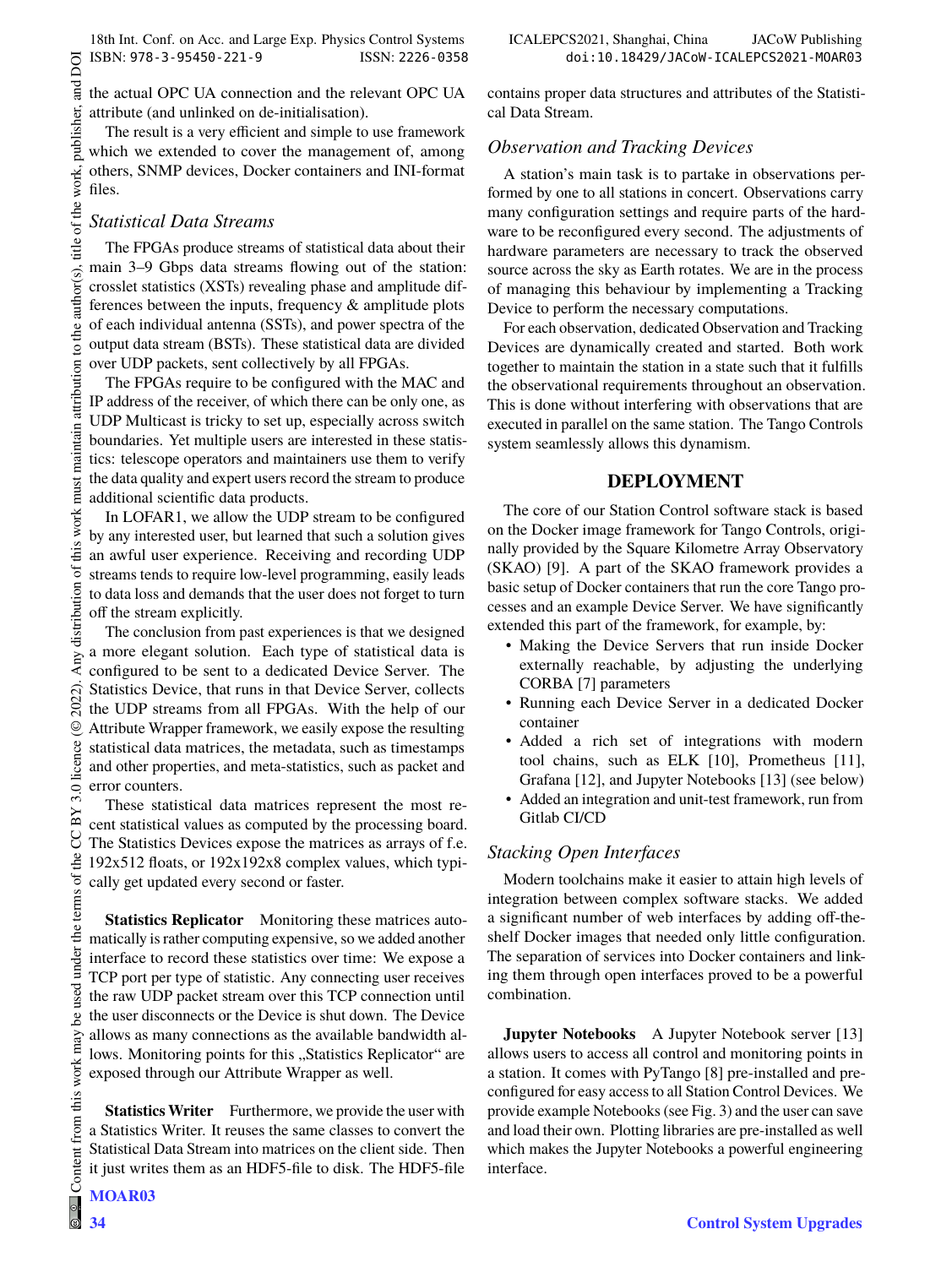18th Int. Conf. on Acc. and Large Exp. Physics Control Systems ICALEPCS2021, Shanghai, China JACoW Publishing ISBN: 978-3-95450-221-9 ISSN: 2226-0358 doi:10.18429/JACoW-ICALEPCS2021-MOAR03

| Jupyter Untitled1 (unsaved changes)                                                                                                                                                                                                                                                                                                                                                                                                                                                                                                                     |         |                  |
|---------------------------------------------------------------------------------------------------------------------------------------------------------------------------------------------------------------------------------------------------------------------------------------------------------------------------------------------------------------------------------------------------------------------------------------------------------------------------------------------------------------------------------------------------------|---------|------------------|
| Cell<br>Help<br>File<br>Edit<br>Kernel<br>Widgets<br><b>View</b><br>Insert                                                                                                                                                                                                                                                                                                                                                                                                                                                                              | Trusted | StationControl O |
| <b>ØBA↓</b><br>$\triangleright$ Run $\blacksquare$ $\blacksquare$ $\blacksquare$ $\blacksquare$ $\blacksquare$ $\blacksquare$ $\blacksquare$ $\blacksquare$ $\blacksquare$ $\blacksquare$ $\blacksquare$ $\blacksquare$ $\blacksquare$ $\blacksquare$ $\blacksquare$ $\blacksquare$ $\blacksquare$ $\blacksquare$ $\blacksquare$ $\blacksquare$ $\blacksquare$ $\blacksquare$ $\blacksquare$ $\blacksquare$ $\blacksquare$ $\blacksquare$ $\blacksquare$ $\blacksquare$ $\blacksquare$ $\blacksquare$<br>B<br><b>Execute</b><br>೫<br>÷.<br>$\checkmark$ |         |                  |
|                                                                                                                                                                                                                                                                                                                                                                                                                                                                                                                                                         |         |                  |
| In [7]: for device in devices:<br>try:<br>print(f"{device}: {device.state()}")<br>except (ConnectionFailed, CommunicationFailed):<br>print (f"{device}: UNREACHABLE")                                                                                                                                                                                                                                                                                                                                                                                   |         |                  |
| RECV(lts/recv/1): OFF<br>SDP(lts/sdp/1): ON<br>$SST(lts/sst/1)$ : OFF<br>$XST(lts/xst/1):$ OFF<br>$UNB2(lts/unb2/1):$ OFF                                                                                                                                                                                                                                                                                                                                                                                                                               |         |                  |
| In [9]: sdp.FPGA_global_node_index R                                                                                                                                                                                                                                                                                                                                                                                                                                                                                                                    |         |                  |
| Out[9]: array([0, 1, 2, 3, 4, 5, 6, 7, 8, 9, 10, 11, 12, 13, 14, 15],<br>dtype=uint32)                                                                                                                                                                                                                                                                                                                                                                                                                                                                  |         |                  |
| In $[ ]:$                                                                                                                                                                                                                                                                                                                                                                                                                                                                                                                                               |         |                  |

Figure 3: Example of using the station's Jupyter Notebook to read the state of the Devices and one of the Device attributes.

**ELK stack** An ELK stack [10] collects logs from all Devices, Device Servers and several of the other services that we run. We added Python LogHandlers and Filters to automatically route all Python log output to Tango's log system, our ELK stack and stdout. Each log line is annotated with the name of the Tango Device that generated it. This both leads to richer logs and alleviates the need of having to forward the Tango log streams to our utility classes, as all classes can now just use Python's native logging interface yet still log to Tango.

**Grafana** We added and adjusted the SKA's experimental TANGO-Grafana exporter [14] to allow all but the biggest arrays of monitoring points to be periodically scraped by a

Prometheus time-series server [11]. A Grafana [12] dashboard system (see Fig. 4), also installed on the station, has this Prometheus server configured as its data source, along with the Tango Archiver database, Tango database, and our station's ELK stack. Pre-configured dashboards provide a rich overview of the station's state and state history, from temperature sensors to current hardware settings and active software and firmware versions and the state of all Docker containers.

**Sphinx & Read the Docs** Finally, we generate user documentation through a Sphinx [15] integration and a web hook from our Gitlab server to Read the Docs [16]. Having our source code publicly available made this trivial to setup.

|             | <b>88 General / LOFAR2.0 Station</b>                                  |                                                                                                                                                                                                                                                                                                                    |                                                                |                                                                      | ⊙ Last S minutes v ⊙ 2 v □                    |
|-------------|-----------------------------------------------------------------------|--------------------------------------------------------------------------------------------------------------------------------------------------------------------------------------------------------------------------------------------------------------------------------------------------------------------|----------------------------------------------------------------|----------------------------------------------------------------------|-----------------------------------------------|
| Q           | 35.50<br>Search dashboards<br>$\sim$<br>08:17:00 08:18:00 08:19:00    | 200 °C<br>0 <sup>1</sup> C<br>08:15:00<br>08:16:00<br>08:17.00<br>08:18:00<br>08:19:00                                                                                                                                                                                                                             | 0V<br>08:15:00<br>08:16:00<br>08:17:00<br>08:18:00<br>08:19:00 | 2V<br>ov<br>08:15:00<br>08:16:00<br>08:17:00<br>08:18:00<br>08:19:00 |                                               |
| 88          | $~\mathsf{\sim}$ SDP                                                  |                                                                                                                                                                                                                                                                                                                    |                                                                |                                                                      |                                               |
| $\triangle$ | FPGA temperatures                                                     | <b>FPGA</b> communication                                                                                                                                                                                                                                                                                          | FPGA processing enabled                                        | <b>FPGA Clock offset</b>                                             | Waveform generator                            |
|             | 40 °C<br>_____________<br>30 °C                                       |                                                                                                                                                                                                                                                                                                                    | 00 01 02 03 04 05 00 01 02 03 04 05                            | 187.40 ms                                                            | <b>OFF</b>                                    |
|             | 20 °C                                                                 | $06\ 07$<br>11  <br>10 I<br>09                                                                                                                                                                                                                                                                                     | 06 07<br>09<br>10<br>08                                        | 187.30 ms<br>187.20 ms                                               |                                               |
|             | 10 °C                                                                 | 12 <sup>2</sup><br>13<br>15<br>14                                                                                                                                                                                                                                                                                  | 12 <br>13<br>15<br>14                                          |                                                                      |                                               |
|             | $0^{\circ}C$<br>08:15:00<br>08:16:00<br>08:17:00<br>08:18:00 08:19:00 |                                                                                                                                                                                                                                                                                                                    |                                                                | 187.10 ms<br>08:15:00<br>08:16:00 08:17:00 08:18:00<br>08:19:00      |                                               |
|             | $\vee$ SST                                                            |                                                                                                                                                                                                                                                                                                                    |                                                                |                                                                      |                                               |
|             | SST offloading enabled                                                | SST packet errors<br>100p/s                                                                                                                                                                                                                                                                                        | SST bytes received<br>97.7 KiB/s                               | <b>SST bytes sent</b><br>100 B/s                                     | <b>SST Replicator load</b>                    |
|             |                                                                       | 80 p/s                                                                                                                                                                                                                                                                                                             | 78.1 KiB/s                                                     | 80 B/s                                                               |                                               |
|             |                                                                       | 60 p/s                                                                                                                                                                                                                                                                                                             | 58.6 KiB/s                                                     | 60B/s                                                                |                                               |
|             |                                                                       | 40p/s                                                                                                                                                                                                                                                                                                              | 39.1 KiB/s                                                     | 40 B/s                                                               |                                               |
|             |                                                                       | 20p/s                                                                                                                                                                                                                                                                                                              | 19.5 KB/s                                                      | 20 B/s                                                               | 1 september 1993 and the contract of the con- |
|             |                                                                       | $0.018 + 1.11 + 1.11 + 1.11 + 1.11 + 1.11 + 1.11 + 1.11 + 1.11 + 1.11 + 1.11 + 1.11 + 1.11 + 1.11 + 1.11 + 1.11 + 1.11 + 1.11 + 1.11 + 1.11 + 1.11 + 1.11 + 1.11 + 1.11 + 1.11 + 1.11 + 1.11 + 1.11 + 1.11 + 1.11 + 1.11 + 1.11 + 1.11 + 1.11 + 1.11 + 1.11 + 1.1$<br>08:16:00 08:17:00 08:18:00 08:19:00 08:20:00 | 0B/n<br>08:16:00 08:17:00 08:18:00 08:19:00<br>08/20:00        | 08:16:00 08:17:00 08:18:00 08:19:00 08:20:00                         | 08:20                                         |
|             | $\sim$ XST                                                            |                                                                                                                                                                                                                                                                                                                    |                                                                |                                                                      |                                               |
|             | XST offloading enabled                                                | XST packet errors<br>100 p/s                                                                                                                                                                                                                                                                                       | XST bytes received                                             | XST bytes sent<br>100B/s                                             | XST Replicator load<br>×.                     |
|             | 00 01 02 03 04 05                                                     | 80p/s                                                                                                                                                                                                                                                                                                              | 19.5 KiB/s                                                     | 80 B/s                                                               |                                               |
|             |                                                                       | 60p/s                                                                                                                                                                                                                                                                                                              | 14.6 KiB/s                                                     | 60 B/a                                                               |                                               |
|             | 06 07 08<br>09 <sub>1</sub><br>10                                     | 40p/s                                                                                                                                                                                                                                                                                                              | 9.77 KiB/s                                                     | 40 B/s                                                               | $\overline{2}$                                |
| ව           | 14                                                                    | 20 p/s                                                                                                                                                                                                                                                                                                             | $4.88$ KiB/s                                                   | 20 B/s                                                               | The construction of the contract of the con-  |
| $\odot$     | 13<br>12<br>15                                                        | $0$ p/s <del>and a late at late and a late</del><br>08:16:00 08:17:00 08:18:00 08:19:00 08:20:00                                                                                                                                                                                                                   | 0B/s<br>08:16:00 08:17:00 08:18:00<br>08:19:00 08:20:00        | 0816:00 08:17:00 08:18:00 08:19:00 08:20:00                          | <b>D</b><br>08:20                             |

Figure 4: An excerpt from one of our Grafana dashboards.

MOAR<sub>03</sub>